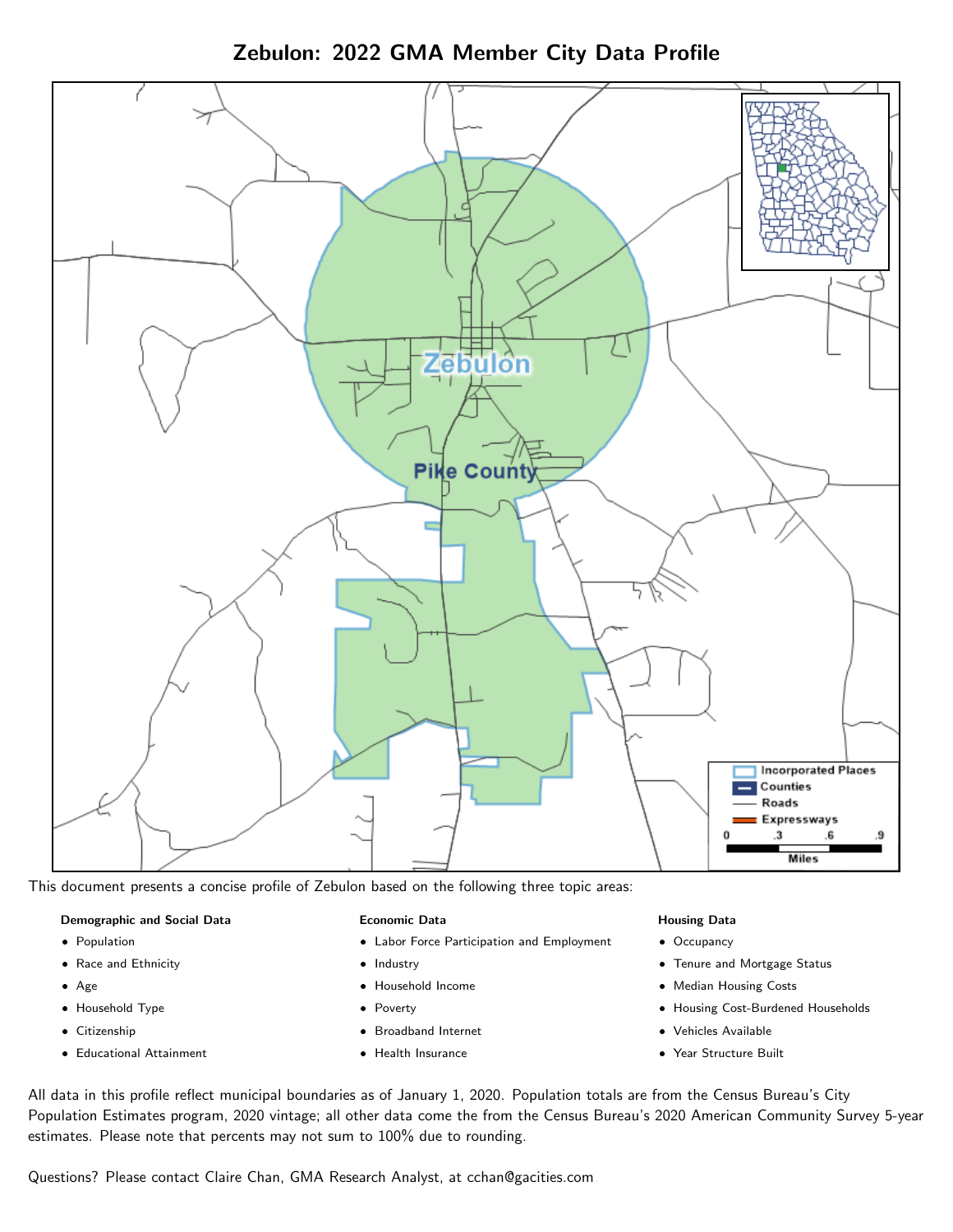# Zebulon: Demographic and Social





**Citizenship** 



Race and Ethnicity



Source: U.S. Census Bureau, City Population Estimates, 2020 vintage Source: American Community Survey, 2020 5-year estimates, table B03002

### Household Type



Source: American Community Survey, 2020 5-year estimates, table B01001 Source: American Community Survey, 2020 5-year estimates, table B11001

### Educational Attainment



Source: American Community Survey, 2020 5-year estimates, table B05002 Source: American Community Survey, 2020 5-year estimates, table B15002

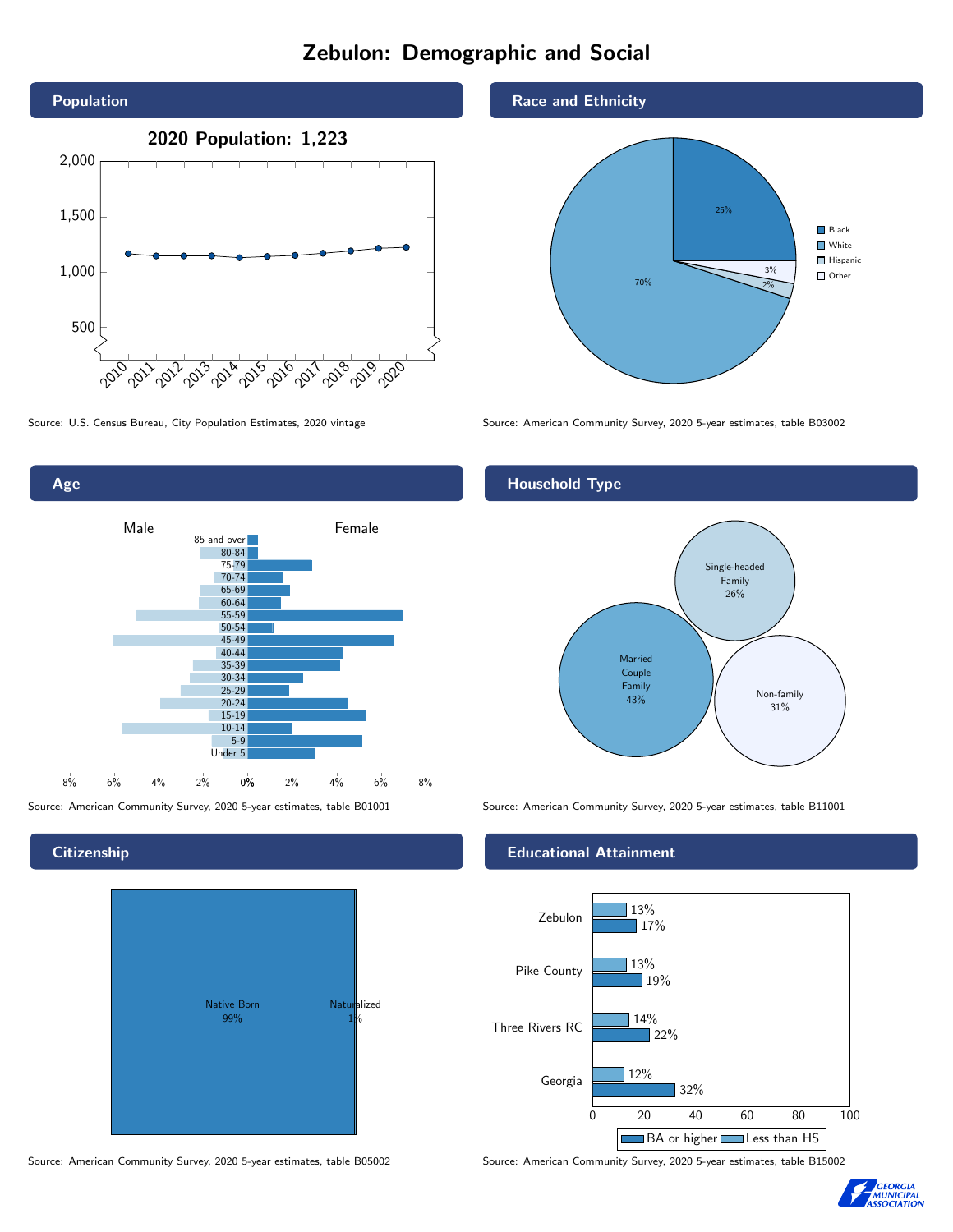# Zebulon: Economic



Source: American Community Survey, 2020 5-year estimates, table B23001 Note: Unemployment rate is based upon the civilian labor force.



Source: American Community Survey, 2020 5-year estimates, tables B19013 and B19025 Source: American Community Survey, 2020 5-year estimates, table B17010



Industry

| Agriculture, forestry, fishing and hunting, and mining      | $0\%$ |
|-------------------------------------------------------------|-------|
| Construction                                                | $4\%$ |
| Manufacturing                                               | 5%    |
| <b>Wholesale Trade</b>                                      | $1\%$ |
| Retail Trade                                                | 12%   |
| Transportation and warehousing, and utilities               | $4\%$ |
| Information                                                 | $0\%$ |
| Finance and insurance, real estate, rental, leasing         | 16%   |
| Professional, scientific, mgt, administrative, waste mgt    | 11%   |
| Educational services, and health care and social assistance | 34%   |
| Arts, entertainment, recreation, accommodation, food        | $2\%$ |
| service                                                     |       |
| Other services, except public administration                | $7\%$ |
| Public administration                                       | $4\%$ |

Source: American Community Survey, 2020 5-year estimates, table C24030

Poverty



## **Health Insurance**



Source: American Community Survey, 2020 5-year estimates, table B28002 Source: American Community Survey, 2020 5-year estimates, table B18135